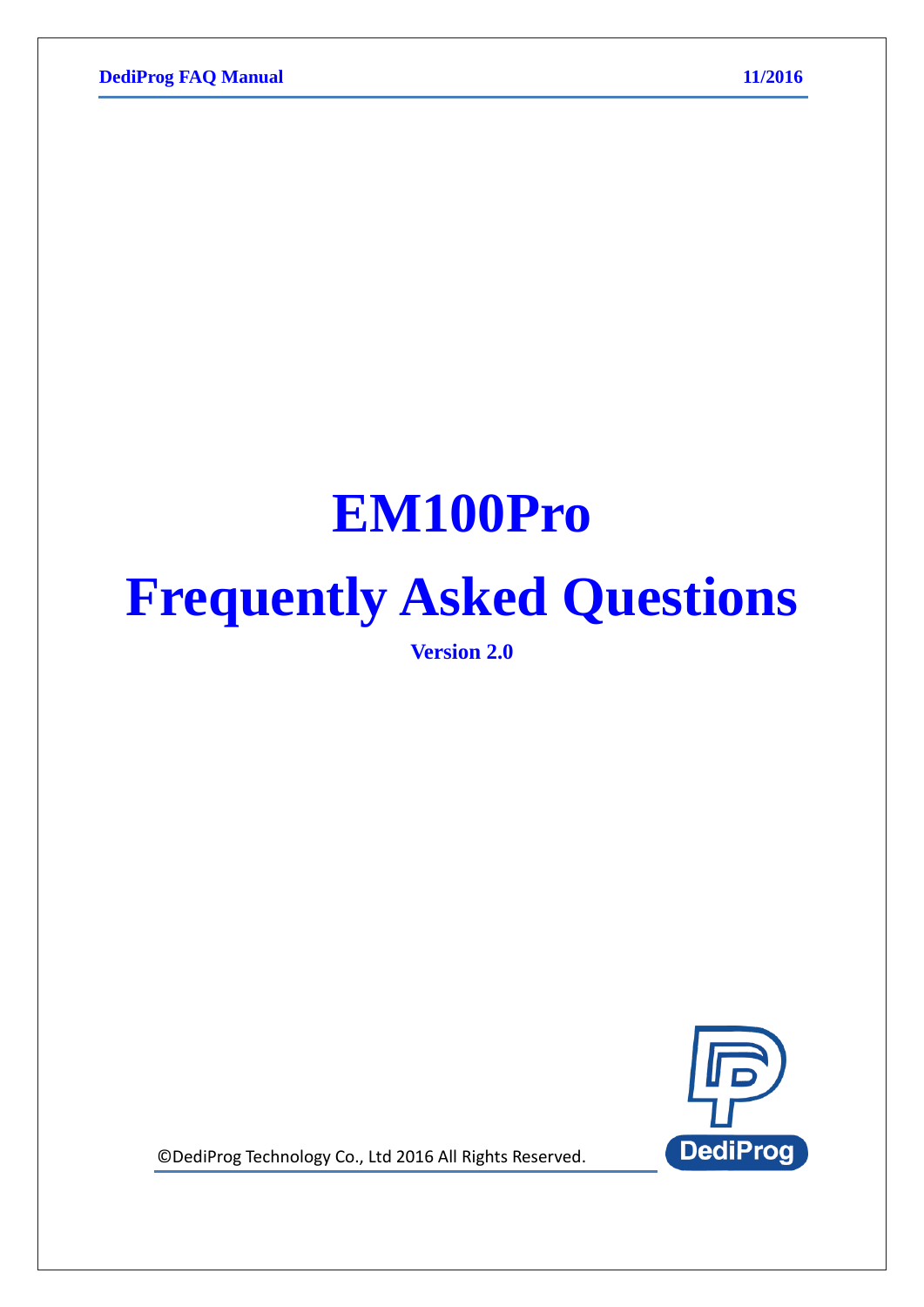



**If EM100Pro does not operate normally, then please check if the software (SW) and the firmware (FW) are both the latest version and have the correct hold pin setting.**

- 1. Check the software version on DediProg Website.
- 2. HOLD pin setting
	- 1. If EM100Pro has replaced the SPI Flash on the board, please set to **default low**.
	- 2. If using QUAD IO to read Data, please set to **Input by default**.
	- 3. If the board does not have SPI flash, please set to **Floating by default**. Note: If using QUAD IO to read, IC must be removed from the board.

**If set up correctly and have the appropriate SW/FW version, but EM100Pro still has operation/emulation issues, please refer to the below possible causes:**

**1. All Functions are "Greyed-Out" and disable on software GUI.**

| $\mathbb{R}$                                                                                                                                                          | DediProg EM100Pro serial flash emulator 4.2.24                                              | $\propto$<br>$ -$                                                                                                                                                                              |
|-----------------------------------------------------------------------------------------------------------------------------------------------------------------------|---------------------------------------------------------------------------------------------|------------------------------------------------------------------------------------------------------------------------------------------------------------------------------------------------|
| File View Help                                                                                                                                                        |                                                                                             |                                                                                                                                                                                                |
| $\circ$<br>$\blacklozenge$<br><b>Contract Contract Contract</b><br>マース<br>OPEN FILE<br>VERIFY<br>RUN<br>STOP<br>CHIP SELECT<br><b>ODWNLDAD</b>                        | 0<br>f P<br>UPLOAD<br>EDIT<br>CONFIGURE<br>BATCH                                            |                                                                                                                                                                                                |
| C Application Memory Chip 1 C Application Memory Chip 2<br>Currently emulation on:                                                                                    |                                                                                             |                                                                                                                                                                                                |
| EM100 Operation Log                                                                                                                                                   |                                                                                             | <b>SPI Bus Status</b><br>SPI Trace<br>Pin Status<br>Start Trace<br>CS#<br><b>CLK</b><br>Stop Trace<br>50<br>SI<br>Clear Buffer<br>HOLD#<br>Save Trace<br>Display Trace<br>-Last Issued Command |
| -SPI Hyper Terminal                                                                                                                                                   |                                                                                             |                                                                                                                                                                                                |
|                                                                                                                                                                       |                                                                                             | <b>Check Point</b><br>Start<br>Stop<br>Clear Buffer<br>Save Log<br>SPI HT Viewer                                                                                                               |
| <b>Hold Pin Setting</b><br><b>Memory Info</b><br><b>Type:</b><br><b>Manufact.:</b><br><b>Reset Pin Setting</b><br>Size(KB):<br>$VCC(mV)$ :<br><b>Device Not Ready</b> | <b>File Info</b><br><b>Batch Config Setting</b><br><b>Name</b><br>Size:<br><b>Checksum:</b> |                                                                                                                                                                                                |

Cause 1: The USB driver was not successfully installed. Please download the latest driver installation guide and USB driver.

Cause 2: Check the power of EM100Pro. If the status light is not on, please send the device back to DediProg.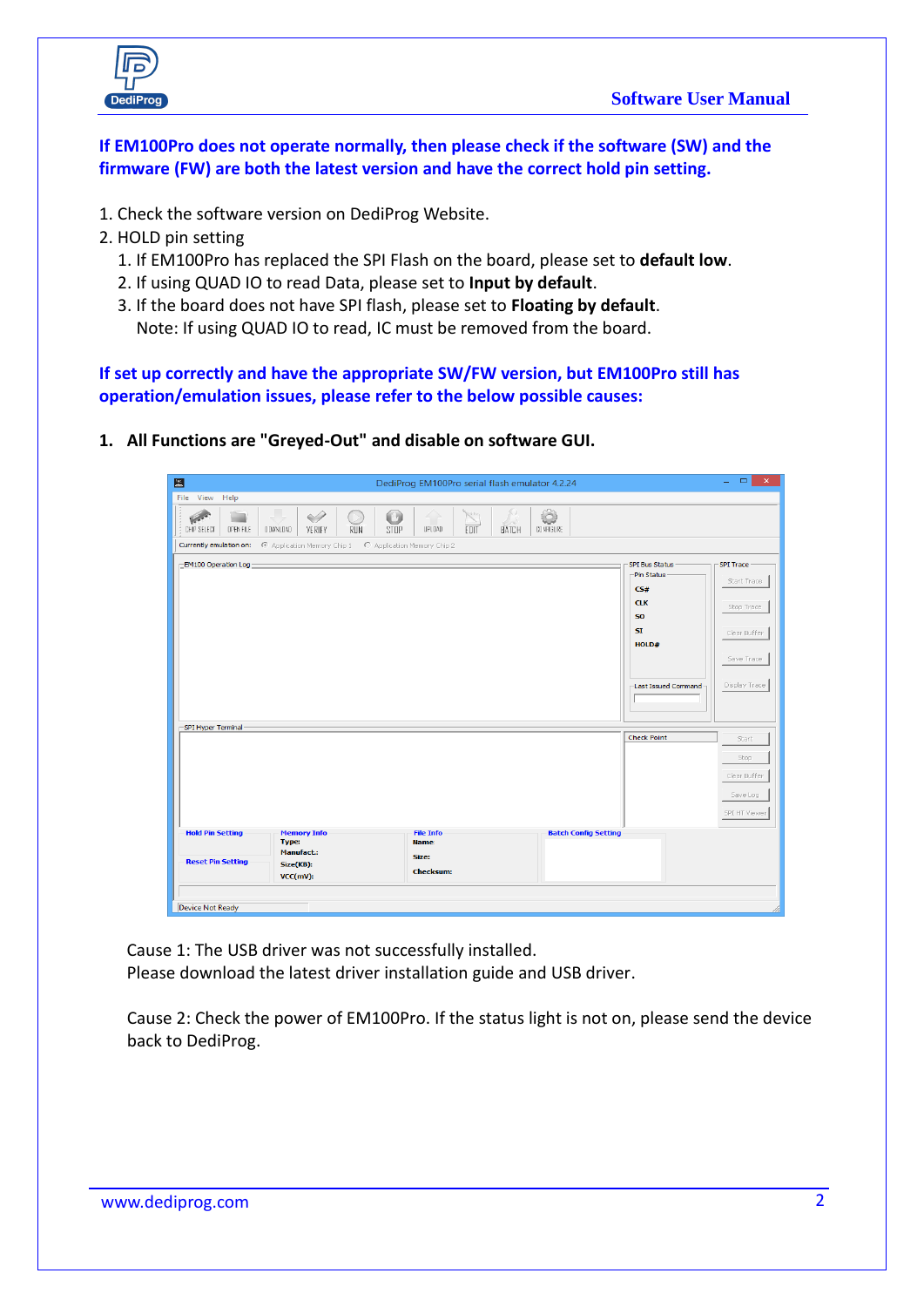

### **2. Some functions are not available on the software.**

Cause 1: If the Log window shows "Authentication Fail" notice, that means EM100Pro has hardware problem, please send the device back to DediProg.

| 圖                                                                                                                                                                                                                                                                                                                                                                                                                                                                                            | DediProg EM100Pro serial flash emulator 4.2.24 DP000004       |                                                                                                                                                                                | $\mathbf{x}$<br>$\Box$                                                                                     |
|----------------------------------------------------------------------------------------------------------------------------------------------------------------------------------------------------------------------------------------------------------------------------------------------------------------------------------------------------------------------------------------------------------------------------------------------------------------------------------------------|---------------------------------------------------------------|--------------------------------------------------------------------------------------------------------------------------------------------------------------------------------|------------------------------------------------------------------------------------------------------------|
| File<br><b>View</b><br>Help                                                                                                                                                                                                                                                                                                                                                                                                                                                                  |                                                               |                                                                                                                                                                                |                                                                                                            |
| $\blacklozenge$<br><b>OPEN FILE</b><br>VERIFY<br><b>CHIP SELECT</b><br><b>DOWNLOAD</b>                                                                                                                                                                                                                                                                                                                                                                                                       | $\mathbf{u}_i$<br>STDP<br><b>FDIT</b><br><b>RUN</b><br>UPLOAD | ٥<br><b>CONFIGURE</b><br><b>BATCH</b>                                                                                                                                          |                                                                                                            |
| Currently emulation on:                                                                                                                                                                                                                                                                                                                                                                                                                                                                      | C Application Memory Chip 1 C Application Memory Chip 2       |                                                                                                                                                                                |                                                                                                            |
| -EM100 Operation Log<br>(i) Welcome to DediProg 4.2.24<br>(i) Type: EM100PRO<br>(i) MCU Version: 2.25<br>(i) FPGA: 0.073 (3.3V)<br>(i) HW Version: 0<br>(i) Serial Number: DP000004<br>(i) System boots from EM100Pro/EM100<br>(i) EM100Pro Hold-Pin Setting: Floating by default<br>(i) EM100Pro Reset-Pin Setting: Disable reset pin<br>(i) Checking Authentication<br>Authentication Fail<br>(i) Start EM100/EM100Pro. EM100/EM100Pro is in Emulation mode.Ready to boot your system now. |                                                               | <b>SPI Bus Status</b><br>Pin Status<br>CS#<br><b>High</b><br><b>CLK</b><br>Low<br><b>SO</b><br><b>High</b><br>ST<br>Low<br>HOLD#<br><b>High</b><br>Last Issued Command<br>0x00 | <b>SPI Trace</b><br><b>Start Trace</b><br>Stop Trace<br>Clear Buffer<br>Save Trace<br><b>Display Trace</b> |
| SPI Hyper Terminal                                                                                                                                                                                                                                                                                                                                                                                                                                                                           |                                                               | <b>Check Point</b>                                                                                                                                                             | <b>Start</b><br>Stop<br>Clear Buffer<br>Save Log<br><b>SPI HT Viewer</b>                                   |
| <b>Hold Pin Setting</b><br><b>Memory Info</b>                                                                                                                                                                                                                                                                                                                                                                                                                                                | <b>File Info</b>                                              | <b>Batch Config Setting</b>                                                                                                                                                    |                                                                                                            |
| <b>Type:</b><br><b>Floating by default</b><br><b>Manufact.:</b>                                                                                                                                                                                                                                                                                                                                                                                                                              | <b>IS25LQ032C</b><br><b>Name:</b><br><b>ISSI</b>              | <b>Stop Emulation</b><br>Reload file                                                                                                                                           |                                                                                                            |
| <b>Reset Pin Setting</b><br>Size(KB):<br><b>Disable reset pin</b><br>$VCC(mV)$ :                                                                                                                                                                                                                                                                                                                                                                                                             | Size:<br>4096<br><b>Checksum:</b><br>3300                     | Download to EM100/EM100Pro<br>Verify from EM100/EM100Pro<br><b>Start Emulation</b>                                                                                             |                                                                                                            |
| <b>Device Ready</b>                                                                                                                                                                                                                                                                                                                                                                                                                                                                          |                                                               |                                                                                                                                                                                |                                                                                                            |

Cause 2: The software and the firmware are the older versions, please check the latest version on DediProg website

Note: The firmware supports two kinds of voltages: 1.8V and 3.3V.

#### **3. Emulation failure:**

Step 1: Check if the cable head is connected to the board in the correct direction.

Step 2: Check if the physical flash IC can boot the board or not.

- If it cannot, then please check your BIOS code.
- If it can, then please proceed to the below steps:

Check EM100Pro Emulate function

1. If you have DediProg programmers like SF100, SF600 or SF600Plus, then use the programmer to test if the ICs that were emulated by the EM100Pro are programmable.

2. Check SPI Trace

www.dediprog.com 3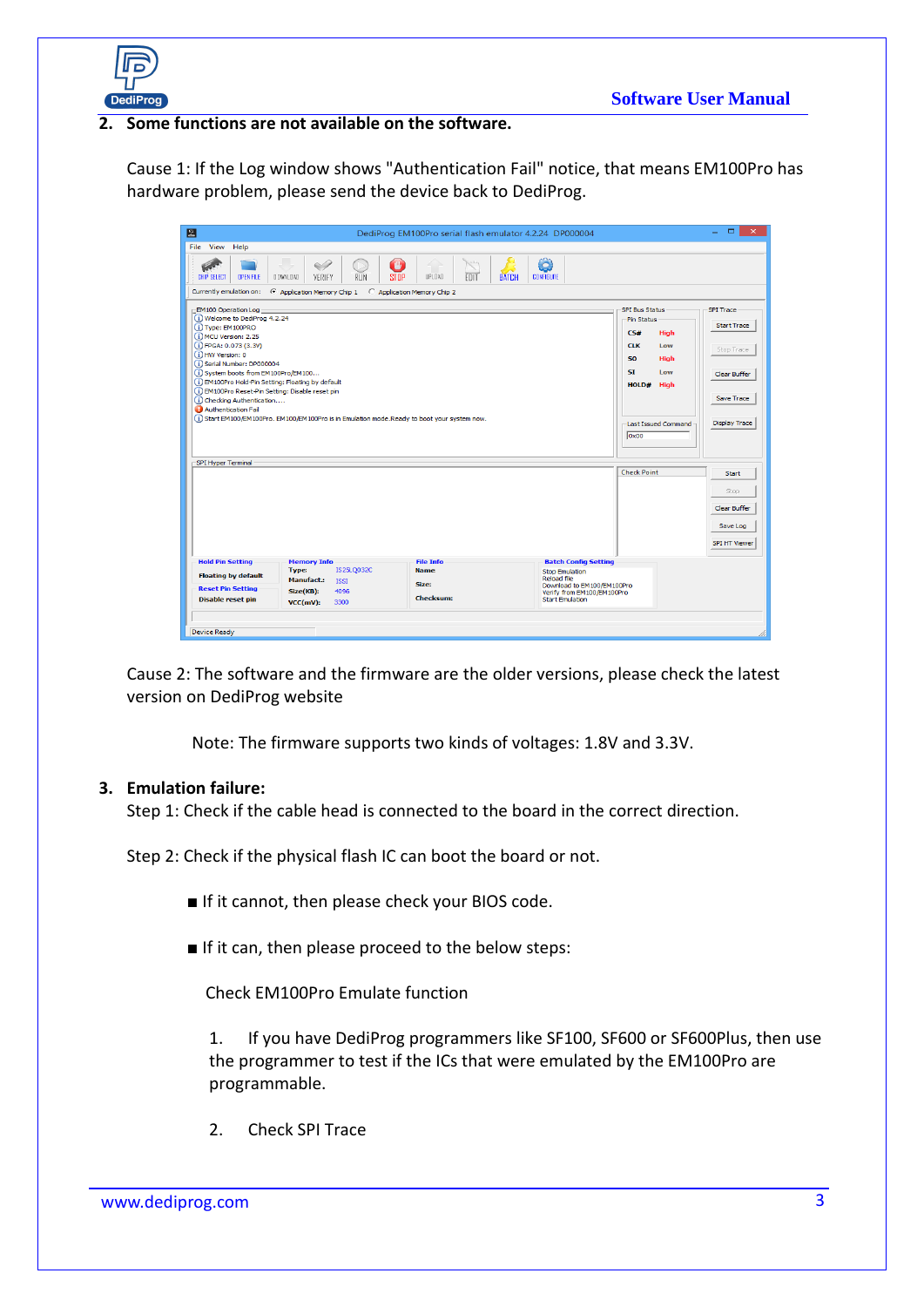### **Software User Manual**

|                                                                                                                                                                                                                                                                                                                                                                             |                                                                                          | <b>SPI Trace Viewer</b>                                                                                                                                                                                                                                                                                                                                                                                                                                                                                                                                                                                                                                                                                                                                                                                                                                                                                                                                                                                                                                   | ▭<br>$\times$            |
|-----------------------------------------------------------------------------------------------------------------------------------------------------------------------------------------------------------------------------------------------------------------------------------------------------------------------------------------------------------------------------|------------------------------------------------------------------------------------------|-----------------------------------------------------------------------------------------------------------------------------------------------------------------------------------------------------------------------------------------------------------------------------------------------------------------------------------------------------------------------------------------------------------------------------------------------------------------------------------------------------------------------------------------------------------------------------------------------------------------------------------------------------------------------------------------------------------------------------------------------------------------------------------------------------------------------------------------------------------------------------------------------------------------------------------------------------------------------------------------------------------------------------------------------------------|--------------------------|
| <b>Save Trace</b><br><b>Display All</b>                                                                                                                                                                                                                                                                                                                                     | Clear Log                                                                                | Translation                                                                                                                                                                                                                                                                                                                                                                                                                                                                                                                                                                                                                                                                                                                                                                                                                                                                                                                                                                                                                                               |                          |
|                                                                                                                                                                                                                                                                                                                                                                             |                                                                                          |                                                                                                                                                                                                                                                                                                                                                                                                                                                                                                                                                                                                                                                                                                                                                                                                                                                                                                                                                                                                                                                           |                          |
| TIMESTAMP(s)<br><b>CNT</b>                                                                                                                                                                                                                                                                                                                                                  | CMD<br><b>ADDRESS</b>                                                                    | <b>DATA</b>                                                                                                                                                                                                                                                                                                                                                                                                                                                                                                                                                                                                                                                                                                                                                                                                                                                                                                                                                                                                                                               |                          |
| 05<br>22.25367358<br>53265<br>22.25368289<br>53266<br>05<br>22.25369220<br>53267<br>05<br>22.25370151<br>53268<br>05<br>22.25371083<br>53269<br>05<br>22.25372014<br>53270<br>05<br>22.25372887<br>53271<br>05<br>22.25373819<br>53272<br>05<br>22.25375547<br>53273<br>05<br>22.25376420<br>53274<br>05<br>22.27837364<br>53275<br>05<br>22.45784526<br><b>OB</b><br>53276 | 00<br><b>OO</b><br><b>OO</b><br>oo<br>00<br>00<br>00<br>00<br>00<br>00<br>oo<br>00 00 00 | 63 B8 7A 11 08 BF 17 63 F5 37 1B 0C 6C 5F 85 A5<br>72 B0 79 D8 87 DC 1B C0 8B 19 82 C2 3C C9 7D 3E<br>59 CE BE 5A EE 44 72 D6 A7 97 C7 02 51 0B B8 6E<br>F6 F9 0D 75 AD ED 66 AA 10 63 50 BD 64 C0 18 77<br>F9 E5 FA 47 45 DD 62 9E 2F 03 3A 7D 31 39 9F 71<br>AB 02 F1 77 90 84 06 77 CB 5F FC BC 16 5B 8F 3E<br>F8 C5 BC 0C D4 90 36 A8 A0 94 FA BD 25 74 76 D9<br>88 83 98 B3 56 41 AE 27 64 C0 0E D3 35 07 BF 24<br>C6 38 40 9B E1 32 8E 36 5D D3 99 B8 6F 9B 43 39<br>F8 5C 82 3D 5F AD EA BA 70 5F 1B 5A DE 12 D6 BB<br>C8 AF CF AE E2 7B DD 8A B3 6A 38 28 04 70 5E 26<br>DA 8F 48 EF BB B3 98 3A 7C B8 50 E9 61 B2 58 1D<br>58 42 4E C0 04 8A 6D EE EC A4 0D 09 0C 1A 73 BA<br>02 46 94 6A B0 24 69 AF 08 69 EE 62 3D 7F 9A 64<br>41 26 31 92 A3 60 58 31 41 75 E0 1B E1 22 84 93<br>36 48 A7 0D 38 B0 62 A9 88 B7 C9 E8 AA F6 47 30<br>C5 BA 00 A8 57 62 8E 20 5E F2 15 65 1A F7 E5 53<br>B0 86 D2 7F 01 72 DD BA 64 8B C9 E0 14 F7 DD 24<br>9A 00 5A 4A E4 5B 54 12 68 57 19 30 F4 ED 3F 9F<br>A 1 14 00 00 48 44 00 70 70 45 49 70 19 07 22 00 | $\overline{\phantom{a}}$ |
| -Filter                                                                                                                                                                                                                                                                                                                                                                     |                                                                                          |                                                                                                                                                                                                                                                                                                                                                                                                                                                                                                                                                                                                                                                                                                                                                                                                                                                                                                                                                                                                                                                           |                          |
| $\Box$ Write Enable(0x06)                                                                                                                                                                                                                                                                                                                                                   | $\Box$ Normal Read(0x03)                                                                 | Address Range:<br>$\Box$ Chip Erase(0xC7)                                                                                                                                                                                                                                                                                                                                                                                                                                                                                                                                                                                                                                                                                                                                                                                                                                                                                                                                                                                                                 |                          |
| $\Box$ Write Disable (0x04)                                                                                                                                                                                                                                                                                                                                                 | $\Box$ Fast Read(0x0B)                                                                   | Start: $0x 0$<br>$\Box$ Chip Erase(0x60)                                                                                                                                                                                                                                                                                                                                                                                                                                                                                                                                                                                                                                                                                                                                                                                                                                                                                                                                                                                                                  | <b>Start Filtering</b>   |
| $\Box$ Read Status Register (0x05)                                                                                                                                                                                                                                                                                                                                          | $\Box$ Page Program(0x02)                                                                | $\Box$ Read ID(0x9F)<br>End: 0x FFFFFFF                                                                                                                                                                                                                                                                                                                                                                                                                                                                                                                                                                                                                                                                                                                                                                                                                                                                                                                                                                                                                   |                          |
| $\Box$ Write Status Register (0x01)                                                                                                                                                                                                                                                                                                                                         | Sector Erase(0xD8)                                                                       | Mask Non Significant Address Bits<br>Others: 0x                                                                                                                                                                                                                                                                                                                                                                                                                                                                                                                                                                                                                                                                                                                                                                                                                                                                                                                                                                                                           | Save Result              |

#### a) SPI trace has data

Cause 1: High Read/Write frequency causes "bit lost", so try to reduce the read frequency. The highest frequency that supported by "Normal Read" is 33Mhz, so it is recommended to use "Fast Read" instead of "Normal Read."

Cause 2: The board's voltage is incorrect. Use voltage testing tool to check if the board and the IC are having the corresponding voltage.

Cause 3: If the hold pin that designs the serial flash on the circuit board is directly connected to the VCC (Without pull-up resistor), then the hold pin must be set as "floating" or "input" in software configuration.

Cause 4: The command is not supported. Please provide the SPI trace to support@dediprog.com.

b) SPI does not have any data

A1. If the hold pin that designs the serial flash on the circuit board is directly connected to the VCC (Without pull-up resistor), then the hold pin must be set as "floating" or "input" in software configuration.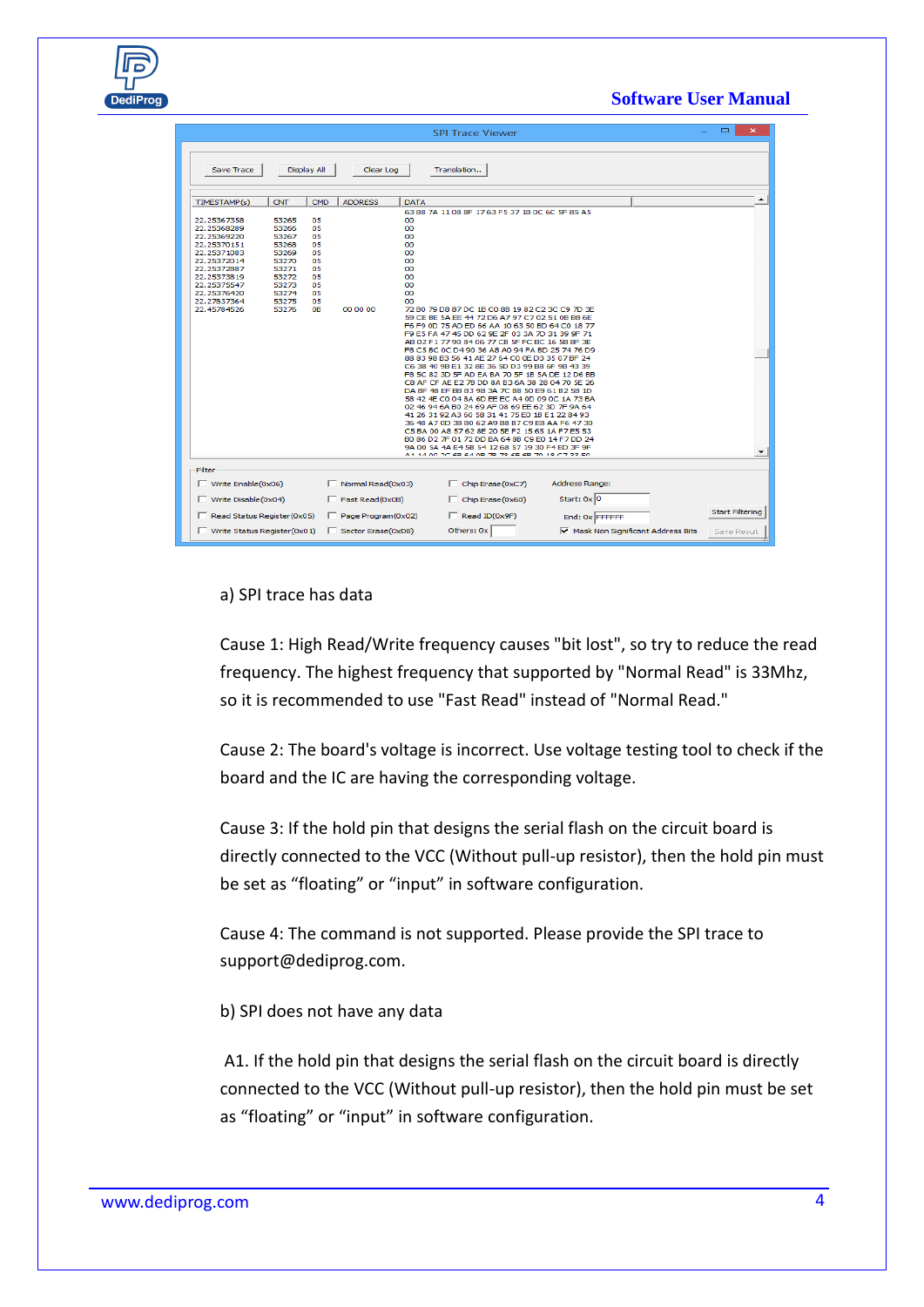

## **Software User Manual**

A2. High Read/Write frequency causes "bit lost", so try to reduce the read frequency. The highest frequency that supported by "Normal Read" is 33Mhz, so it is recommended to use "Fast Read" instead of "Normal Read."

If the above steps cannot solve the issues, please mail the SPI trace to [support@dediprog.com](mailto:support@dediprog.com)

## **4. Some part of the board can be successful emulated with the same BIOS code.**

Please provide the SPI traces that have succeed or failed t[o support@dediprog.com](mailto:support@dediprog.com) Note: Please test it under same conditions. For example: Same BIOS code, model name, cables, and EM100pro…etc.

Please provide the SPI traces that have succeed and failed to DediProg and we will help you solve the problems.

**If the above Q&A does not resolve your issues, please provide the following information to [support@dediprog.com](mailto:support@dediprog.com)**

- 1. Programmer Type (EM100Pro/EM100)
- 2. Full IC part number
- 3. Software Version
- 4. Firmware Version (MCU version & FPGA version)
- 5. Connection Way
- 6. Platform type
- 7. Screenshot of the related information